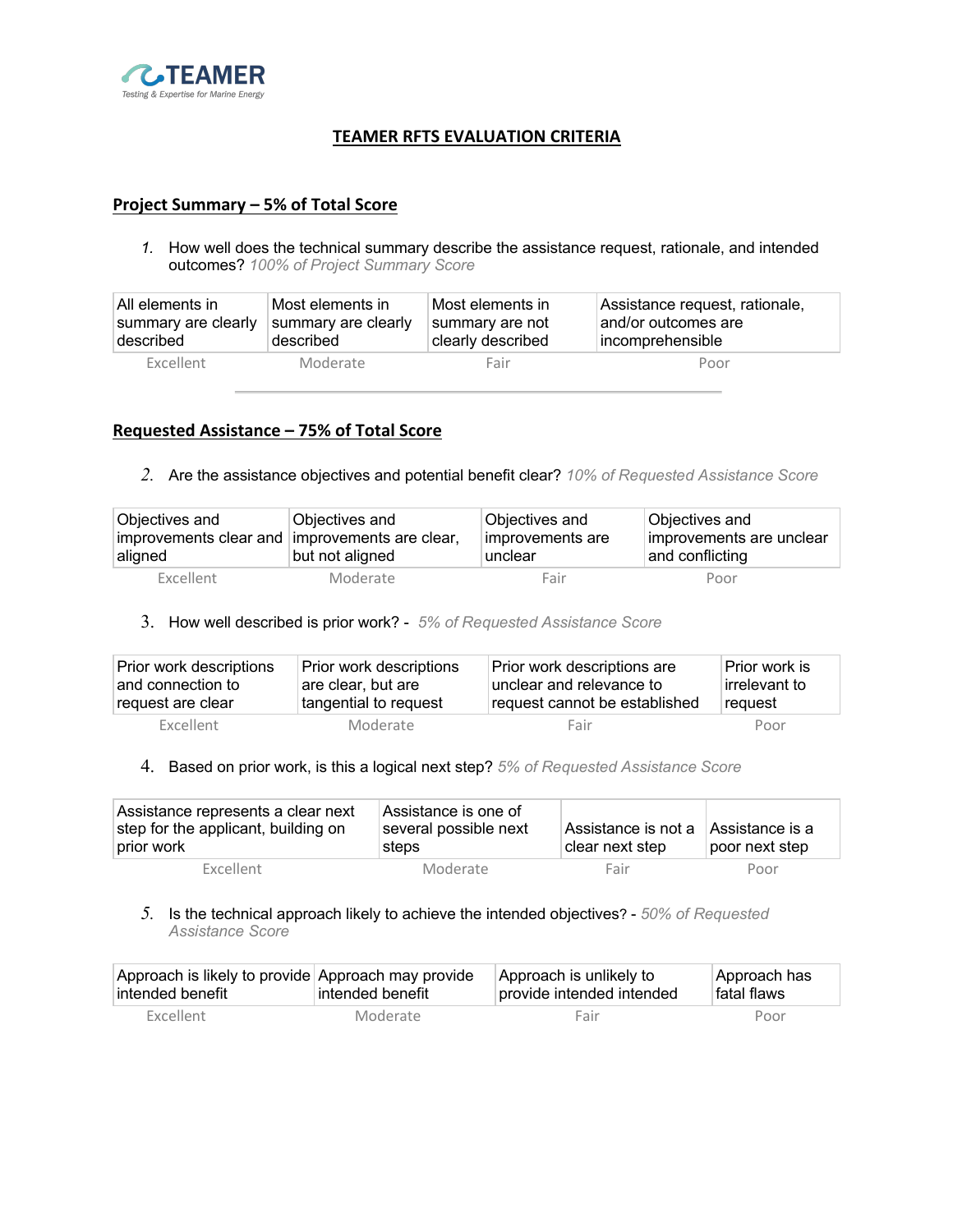

*6.* Are the metrics appropriate for assessing the success of the technical approach? *5% of Requested Assistance Score*

| Metrics are well-aligned with<br>sector norms and descriptive of<br>∣results | Metrics are non-standard, Metrics are<br>but descriptive of results | poorly defined provided | Metrics cannot be<br>evaluated from information |
|------------------------------------------------------------------------------|---------------------------------------------------------------------|-------------------------|-------------------------------------------------|
| <b>Excellent</b>                                                             | Moderate                                                            | Fair                    | Poor                                            |

*7.* Is the plan for results dissemination reasonable? *5% of Requested Assistance Score*

| Results dissemination will<br>significantly increase impact of<br>the assistance beyond the<br>applicant | Results dissemination<br>may have impact<br>beyond the applicant | to solely benefit<br>the applicant | Results are likely Results dissemination<br>plan is insufficient and/or<br>overly restrictive |
|----------------------------------------------------------------------------------------------------------|------------------------------------------------------------------|------------------------------------|-----------------------------------------------------------------------------------------------|
| <b>Excellent</b>                                                                                         | Moderate                                                         | Fair                               | Poor                                                                                          |

*8.* Are any of the timing constraints incompatible? *5% of Requested Assistance Score*

| Facility and applicant significant schedule<br>constraints | Facility or applicant have<br>possible | Facility and applicant have<br>conflicting and significant<br>have limited schedule constraints - schedule delays constraints - schedule delays<br>probable | Facility and<br>applicant<br>schedules do not<br>overlap |
|------------------------------------------------------------|----------------------------------------|-------------------------------------------------------------------------------------------------------------------------------------------------------------|----------------------------------------------------------|
| <b>Excellent</b>                                           | Moderate                               | Fair                                                                                                                                                        | Poor                                                     |

*9.* Is the schedule reasonable and achievable? *5% of Requested Assistance Score*

| Schedule is reasonable and  | Schedule is achievable,  | Schedule may not be project cannot be | Schedule is unrealistic - |
|-----------------------------|--------------------------|---------------------------------------|---------------------------|
| achievable - project should | but aggressive - project | achievable - project                  | completed in time         |
| be completed on schedule    | delays possible          | delays likely                         | window                    |
| Excellent                   | Moderate                 | Fair                                  | Poor                      |

*10.* Is the budget to provide the assistance reasonable in comparison to the scope? *10% of Requested Assistance Score*

| Project costs are low<br>relative to scope and<br>impact | Project costs are<br>reasonable relative to scope relative to scope and<br>and impact | Project costs are high Project costs are<br>impact | exorbitant relative to scope<br>and impact |
|----------------------------------------------------------|---------------------------------------------------------------------------------------|----------------------------------------------------|--------------------------------------------|
| Excellent                                                | Moderate                                                                              | Fair                                               | Poor                                       |

# **Team Description and Roles – 20% of Total Score**

*11.* How well-suited is the facility to achieving the applicant objectives? *25% of Team Description and Roles Score*

| Facility is a match fit<br>for project objectives | Facility is well-suited to<br>achieve project<br>obiectives | Facility has some capability<br>gaps that may inhibit project<br>objectives | Facility cannot meet<br>project objectives |
|---------------------------------------------------|-------------------------------------------------------------|-----------------------------------------------------------------------------|--------------------------------------------|
| <b>Excellent</b>                                  | Moderate                                                    | Fair                                                                        | Poor                                       |